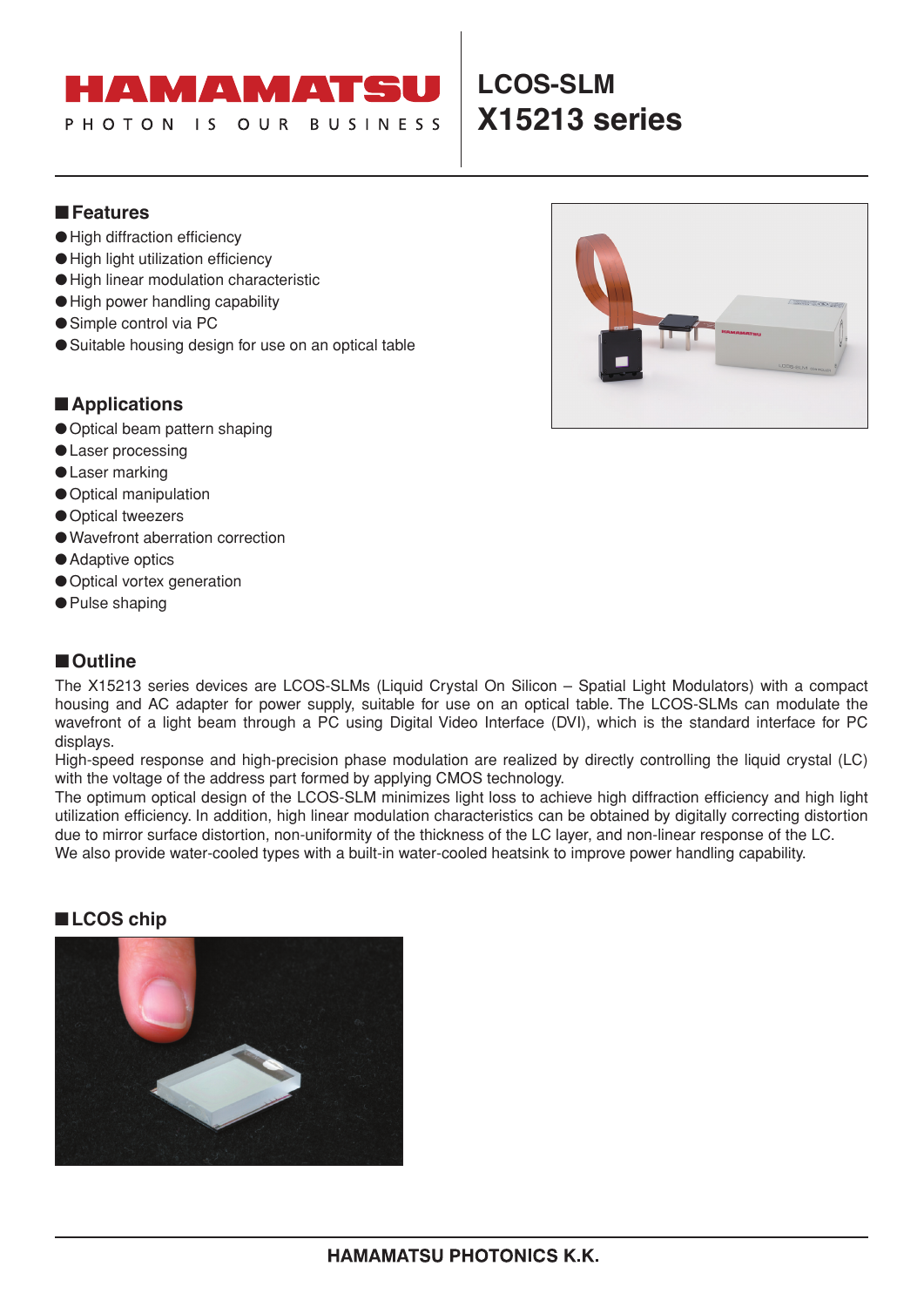## ■**Principle of modulation**

The LCOS chip has a parallel-aligned nematic LC layer between a CMOS chip and a glass substrate. Using the DVI signal sent from the PC to the controller, the CMOS pixel voltage can individually control the tilt of the LC molecules for each pixel. Since the refractive index of the LC layer changes according to the inclination of the LC molecules, the optical path length of the incident light passing through the LC changes, causing a phase difference. When the polarization direction of the incident light is aligned with the orientation direction of the LC molecule, it is possible to modulate only the phase of the light without changing the light intensity.

Figure 1: Principle of modulation



## ■**Supported wavelength range**

There are 12 types in X15213 series, which cover different wavelengths of light sources. All types have a glass substrate with an anti-reflection coating and a CMOS chip with a mirror. They can be classified into aluminum mirror type and dielectric mirror type.

### ●Aluminum mirror type (-01/-07/-08)

The aluminum mirror type uses the reflection from the aluminum electrode on the CMOS chip and has a wide reflection band, so it can be used in a wide wavelength range.

### ●Dielectric multilayer mirror type (-02/-03/-05/-12/-13/-15/-16/-19)

The dielectric multilayer mirror type has a specially designed dielectric multilayer film on the surface of the CMOS chip to support laser light sources of various wavelengths. Compared to the aluminum mirror type, the higher reflectivity achieved by the dielectric mirror decreases the internal absorption rate. This makes it possible to irradiate high power lasers.

### ●Water-cooled type (02L/-02R/-03L/-03R/-03BL/-03BR/-12L/-12R/-15L/-15R/-16L/-16R/-19L/-19R)

The dielectric multilayer mirror type head has a built-in water-cooled heat sink to suppress temperature rise due to laser irradiation and improve light resistance.



Wavelength (nm)

\*1 -08: In the wavelength range of 1350 nm to 1400 nm, absorption by the glass substrate reduces reflectance by approximately 5 %.

\*2 -13 and -16: They can be used for 532 nm band lasers. The -16 has higher power handling capability for short pulse lasers than the -13.

\*3 -03BL/-03BR: As for the average laser power, their power handling capability is higher than the -03L/-03R.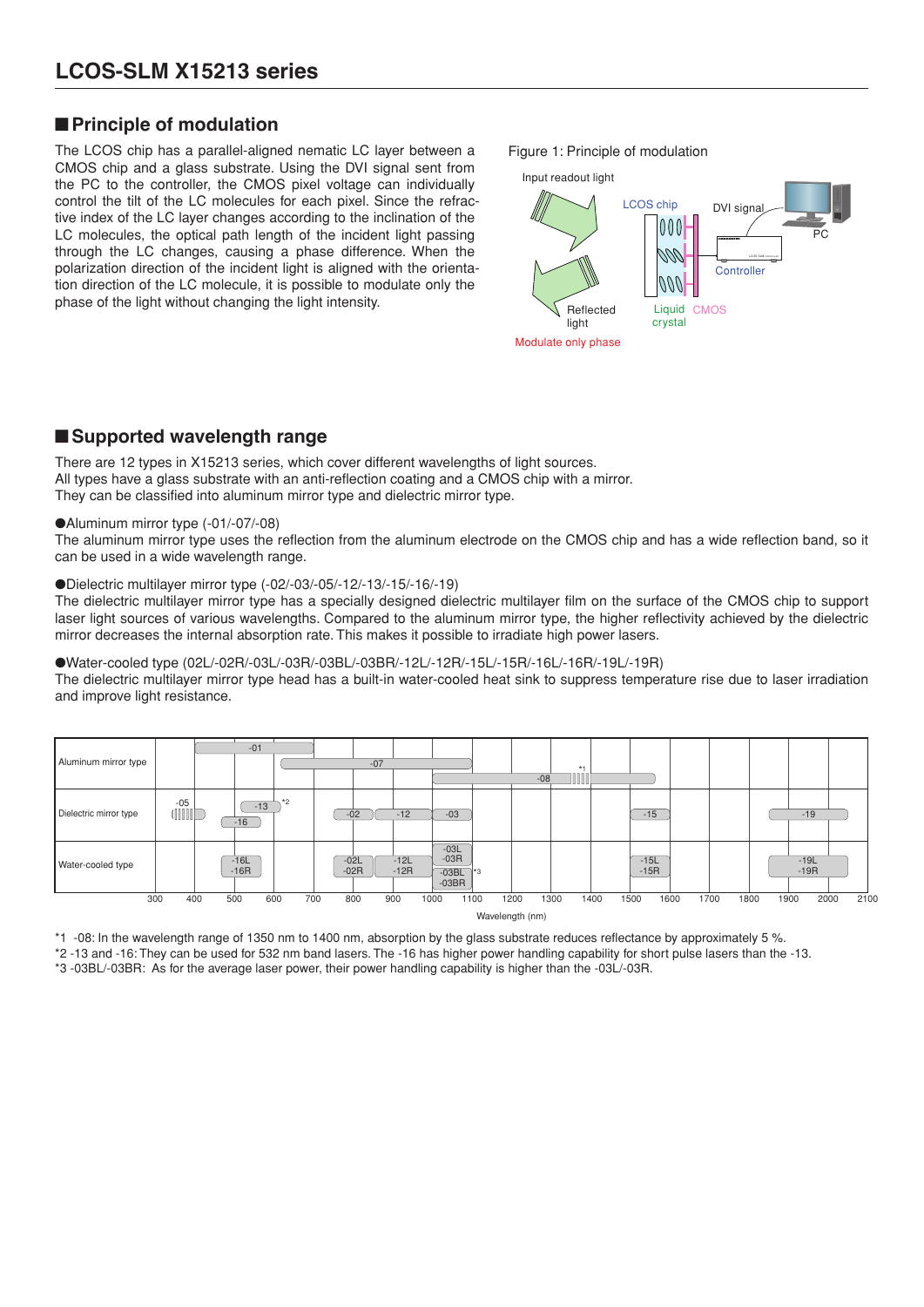## ■**Configuration**

### ●**Head**

| <b>Parameter</b>    | X15213 series                | Unit  |
|---------------------|------------------------------|-------|
| Number of pixels    | $1272 \times 1024$           | pixel |
| Pixel pitch         | 12.5                         | μm    |
| Effective area size | $15.9 \times 12.8$           | mm    |
| Fill factor         | 96.8                         | %     |
| Weight              | 150 (Water-cooled type: 550) |       |

### ●**Controller**

| <b>Parameter</b>                  | X15213 series                                            |       |  |  |
|-----------------------------------|----------------------------------------------------------|-------|--|--|
| Power supply voltage (AC)         | 100 to 230                                               |       |  |  |
| Power supply frequency            | 50/60                                                    | Hz    |  |  |
| Power consumption (Typ.)          | 15                                                       | W     |  |  |
| Input signal                      | Digital video interface (DVI-D) / USB-B (2.0 High-speed) |       |  |  |
| DVI signal format                 | $1280 \times 1024$                                       | pixel |  |  |
| DVI frame rate                    | 60                                                       | Hz    |  |  |
| Number of input signal gradations | 256                                                      | level |  |  |
| Weight                            | 910 (including accessories: 1350)                        |       |  |  |

## ■**Absolute maximum rating**

| Absolute maximum rating<br>(Ta=25 °C)        |                         |         |  |  |
|----------------------------------------------|-------------------------|---------|--|--|
| <b>Parameter</b>                             | X15213 series           | Unit    |  |  |
| Operating temperature *1                     | $+10$ to $+40$          | $\circ$ |  |  |
| Storage temperature *1                       | $-20$ to $+55$          | $\circ$ |  |  |
| Withstand pressure of water stream connector | 0.3 (Water-cooled type) | MPa     |  |  |

\*1 No condensation. Humidity may cause deterioration of characteristics, so be careful with the humidity.

The characteristics of this product depend on temperature. Using this product at an ambient temperature of about 25 °C is recommended. When there is a temperature difference between a product and the surrounding area in high humidity environment, dew condensation may occur on the product surface. Dew condensation on the product may cause deterioration in characteristics and reliability.

\* Exceeding the absolute maximum ratings even momentarily may cause a drop in product quality. Always be sure to use the product within the absolute maximum ratings.

## ■**Electrical and optical characterisitics**

| <b>Parameter</b>                    | $-01$       | $-02$<br>/-02L/-02R | $-03$<br>/-03L/-03R<br>/-03BL/-03BR | $-05$              | $-07$                | -08                          | <b>Unit</b> |
|-------------------------------------|-------------|---------------------|-------------------------------------|--------------------|----------------------|------------------------------|-------------|
| Readout light wavelength            | 400 to 700  | $800 \pm 50$        | $1050 \pm 50$                       | $410 \pm 10$       | 620 to 1100          | 1000 to 1550                 | nm          |
| Light utilization efficiency (Typ.) | 76 (633 nm) | 97 (785 nm)         | 97 (1064 nm)                        | 97 (405 nm)        | 80 (1064 nm)         | 86 (1550 nm)                 | $\%$        |
| Rise time *1 (Typ.)                 | 5(633 nm)   | 33 (785 nm)         | 27 (1064 nm)                        | $(405 \text{ nm})$ | $9(1064 \text{ nm})$ | 13 (1550 nm)                 | ms          |
| Fall time *1 (Typ.)                 | 21 (633 nm) | 85 (785 nm)         | 83 (1064 nm)                        | 17 (405 nm)        |                      | 73 (1064 nm)   145 (1550 nm) | ms          |

| <b>Parameter</b>                    | $-12$<br>/-12L/-12R | $-13$       | $-15$<br>$/-15L/-15R$ | $-16$<br>$/-16L/-16R$ | $-19$<br>/-19L/-19R | Unit |
|-------------------------------------|---------------------|-------------|-----------------------|-----------------------|---------------------|------|
| Readout light wavelength            | 850 to 1000         | 530 to 635  | $1550 \pm 50$         | $510 \pm 50$          | 1850 to 2050        | nm   |
| Light utilization efficiency (Typ.) | 97 (940 nm)         | 97 (532 nm) | 97 (1550 nm)          | 97 (532 nm)           | 97 (1950 nm) *2     | $\%$ |
| Rise time *1 (Typ.)                 | 38 (940 nm)         | 10 (532 nm) | 26 (1550 nm)          | 11 (532 nm)           | 30 (1950 nm)        | ms   |
| Fall time *1 (Typ.)                 | 109 (940 nm)        | 21 (532 nm) | 135 (1550 nm)         | 33 (532 nm)           | 155 (1950 nm)       | ms   |

\*1 Time required to change from 10 % to 90 % for  $2\pi$  modulation.

\*2 Design value

\* Figures in parentheses indicate the wavelengths of the lasers used to measure light utilization efficiency, rise time, and fall time.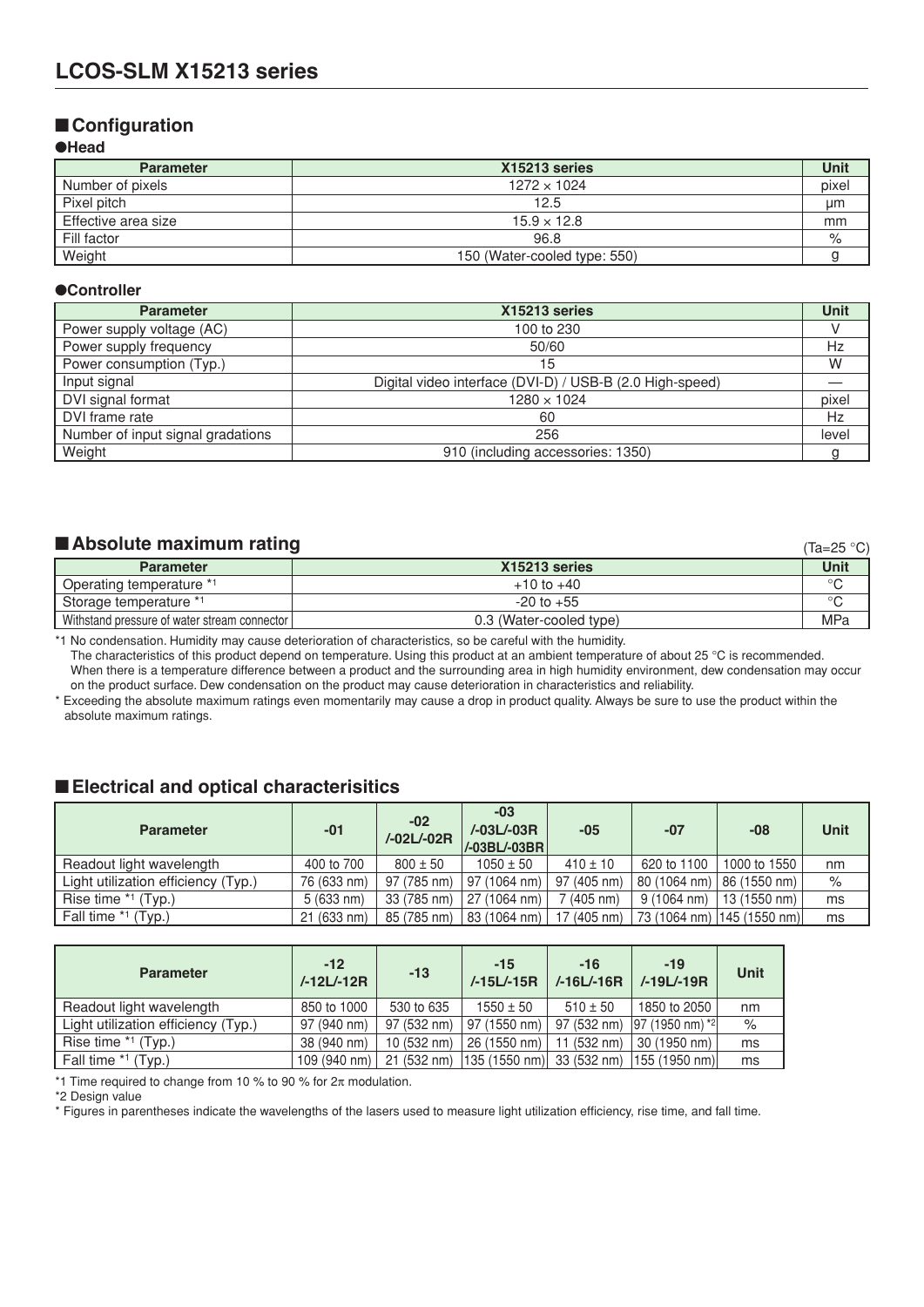## ■**Operating characteristics**

### ●**High precision phase modulation**

The X15213 series has high precision phase control and high diffraction efficiency, and is very suitable for holographic applications. Figure 2 (a) is a interferometer picture of the output wavefront with a flatness calibration. Figure 2 (b) is an example of a 1st order diffraction image obtained by reconstructing a computer generated hologram (CGH) using the Fourier transform optical system. Figure 2 (c) shows a clear Laguerre Gaussian (LG) beam of (0, 1) order.

Figure 2: Output image examples



(a) Interferogram of output wavefront with calibration 1272 × 1024 pixels RMS: 0.025 λ (λ=532 nm)



(b) Reconstructed image of CGH (c) LG beam



### ●**High diffraction efficiency**

The X15213 series is a pure phase SLM with high precision phase control; therefore, it has high diffraction efficiency close to the theoretical values. Figure 3 shows images of diffracted spots when a multi-level phase grating is displayed on the X15213 series, and Figure 4 shows typical diffraction efficiency characteristics. Here, the diffraction efficiency is defined as I1/lo, where I1 is the intensity of the 1st order diffraction spot, Io is the intensity of the 0th order light when no pattern is displayed.

Figure 3: Diffracted spots images (typical example) Figure 4: Diffraction efficiency (typical example)



(b) 2-level grating (40 lp/mm)



(c) 4-level grating (20 lp/mm)

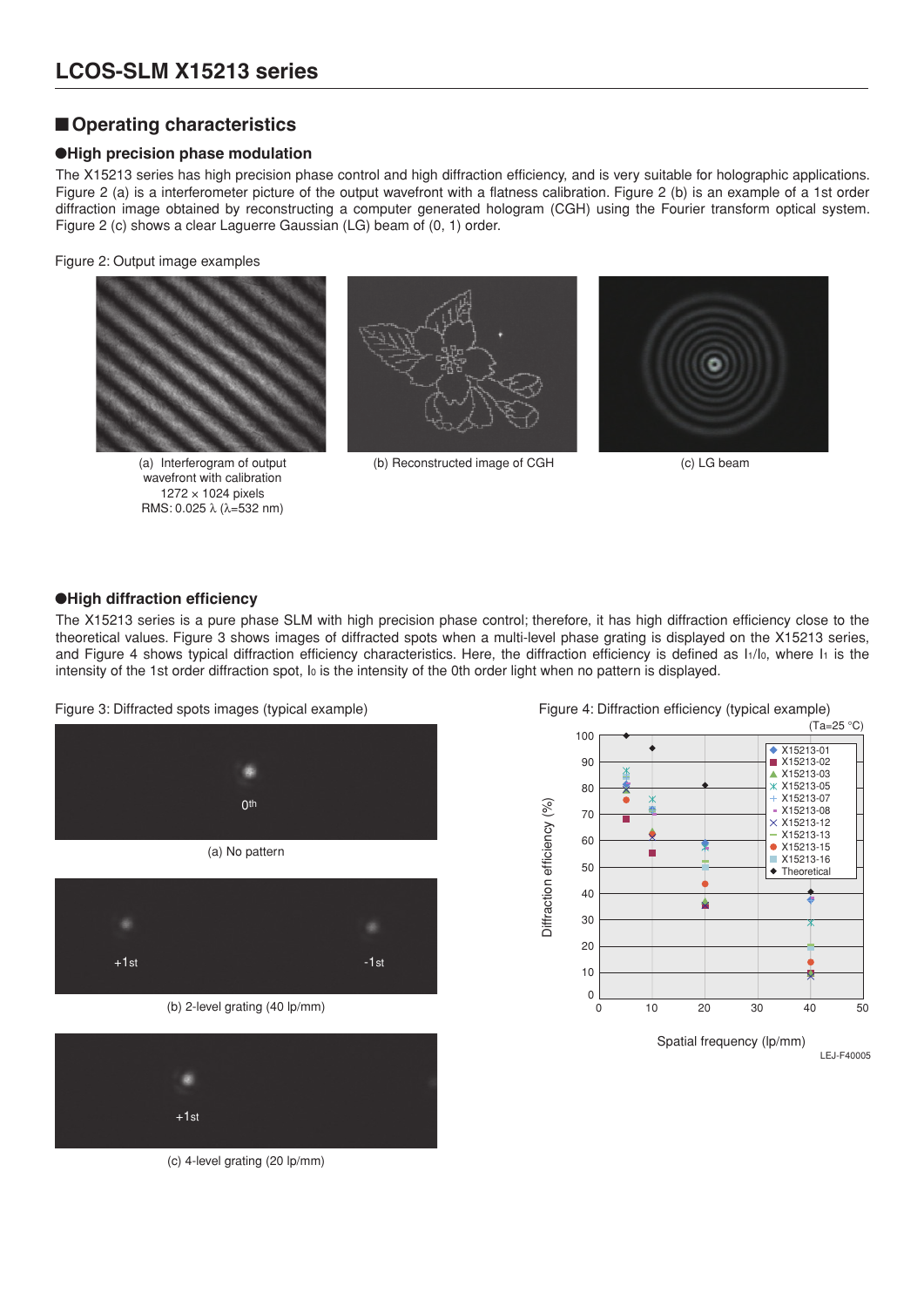## **LCOS-SLM X15213 series**

### ●**High light utilization efficiency**

The X15213 series have high light utilization efficiency, which is defined as the ratio of the 0th order diffraction light intensity to the input light intensity. The light utilization efficiency mainly depends on the reflectivity of the mirror, and the amount of diffraction loss caused by the pixel structure. We adopted advanced CMOS technology to make the diffraction loss smaller. As a result, the diffraction loss is less than 5 %. In particular, the -02/-03/-05/-12/-13/-15/-16/-19 types have very high light utilization efficiency thanks to the highly reflective dielectric mirror.

### ●**High linear phase modulation characteristics**

The X15213 series can achieve phase modulation of more than  $2\pi$  radians over the 400 nm to 2050 nm readout wavelength range. Prior to shipment, each type is pre-calibrated at the factory to obtain high-precision and high-linear modulation characteristics for a specific wavelength range. Figure 5 shows typical phase modulation characteristics. A phase shift of  $2\pi$  radians or more and a linear phase response are achieved. The phase modulation curve of 95 % of the pixels in the effective area is within +/- 2σ, which indicates that the variation is so small.

Figure 5: Phase modulation (typical example)

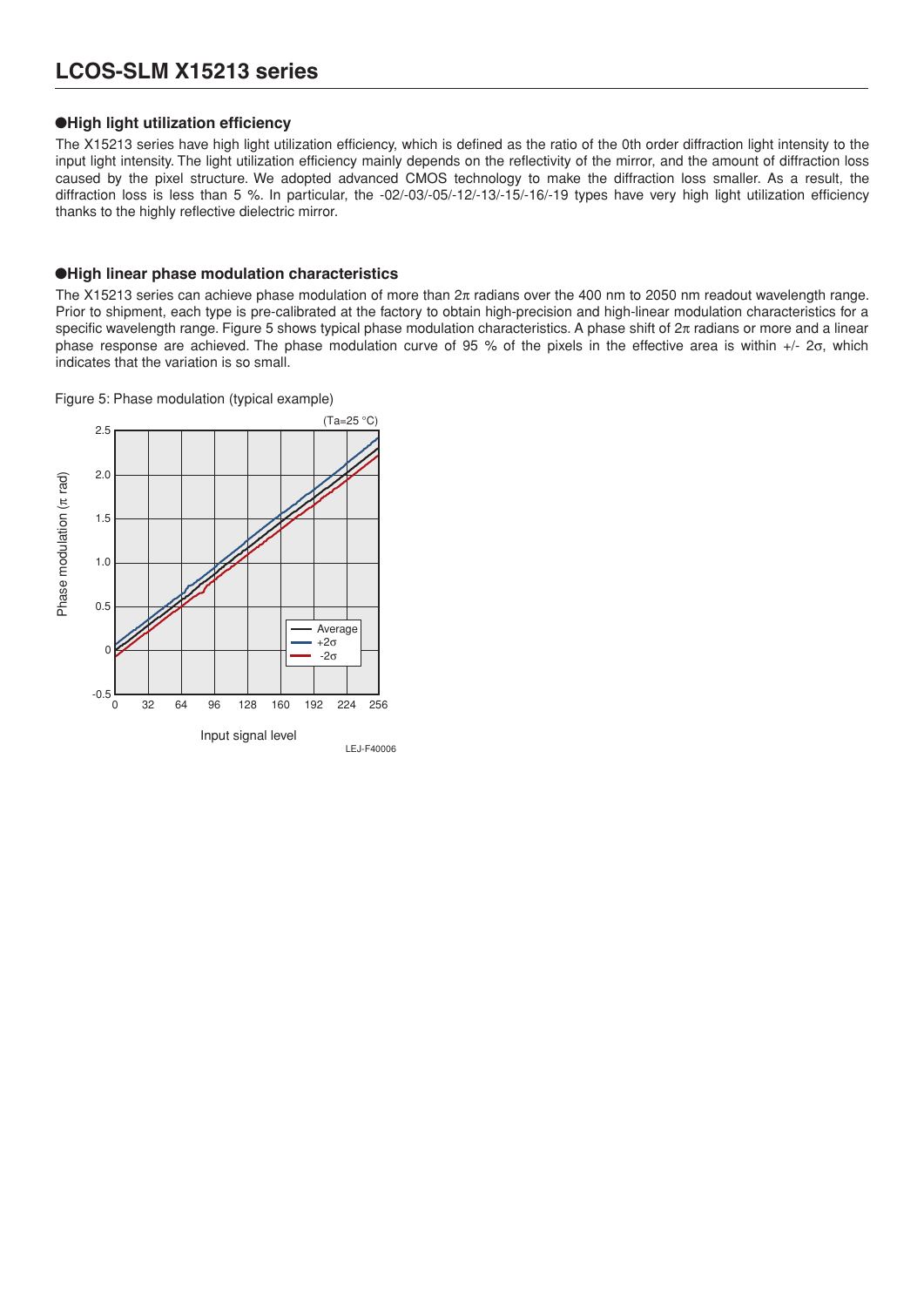## ■ High power handling capability

Although the X15213 series achieves versatility and high reliability, there is a concern that characteristics may change depending on the peak power and average power of the incident light when irradiated with high power laser light. When the peak power is high, 2 photon absorption occurs in the LC layer, which leads to characteristic changes and damage. When the average power is high, a characteristic change occurs due to heat generation.

### ●**Water-cooled type**

When irradiating a laser with high average power, heat generation can be suppressed and power handling capability can be improved by using a water-cooled type equipped with a water-cooled heat sink. In addition, the -03 type used for wavelength range 1050 nm ±50 nm offers a lineup of -03BL/-03BR with improved power handling capability compared to the conventional -03L/-03R by reviewing the circuit-design of the pixel electrode. Recommended beam diameter  $(1/e^2)$  is 8mm or more.

| Type                   | Type no.                              | Recommended average power |
|------------------------|---------------------------------------|---------------------------|
| Aluminum mirror type   | X15213-01/-07/-08                     | ≤0.5 W *1                 |
| Dielectric mirror type | X15213-02/-03/-05/-12/-13/-15/-16/-19 | $<$ 10 W                  |
|                        | X15213-02L/-02R/-03L/-03R/-12L/-12R/  | $\leq 100$ W              |
| Water-cooled type      | -15L/-15R/-16L/-16R/-19L/-19R         |                           |
|                        | X15213-03BL/-03BR                     | $\geq 100 \text{ W}$ *2   |

\*1 500 mW/cm2 or less per unit area is recommended.

\*2 As it also depends on specifications such as wavelength, pulse width, and repetition frequency, please contact us for details.

### Figure 6: Laser irradiation test result



exposed to high power laser.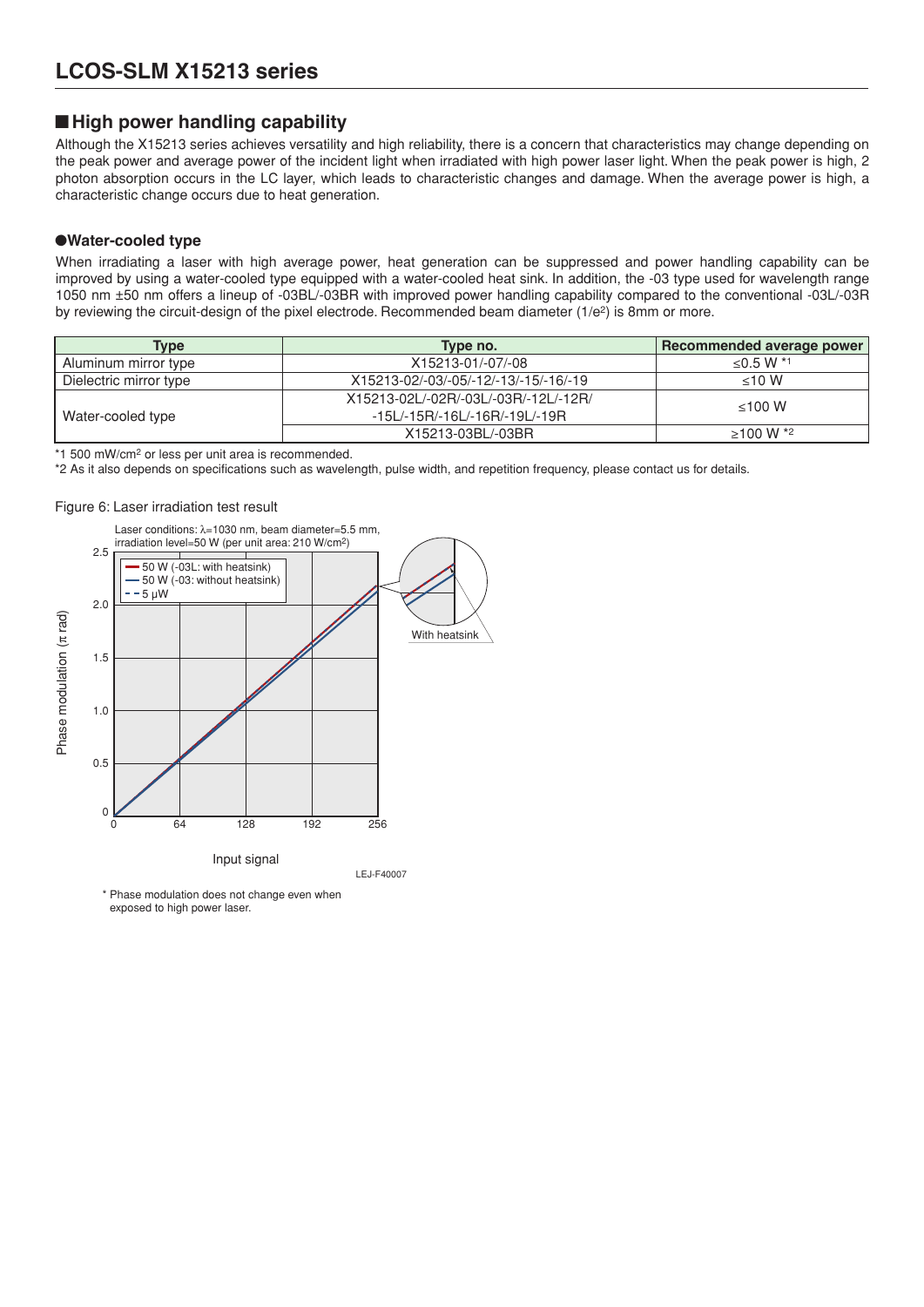## **LCOS-SLM X15213 series**

Figure 7: Dimensions (unit: mm)

●**Head (X15213-01/-02/-03/-05/-07/-08/-12/-13/-15/-16/-19)**



●**Head (water-cooled type: X15213-02L/-03L/-03BL/-12L/-15L/-16L/-19L)**

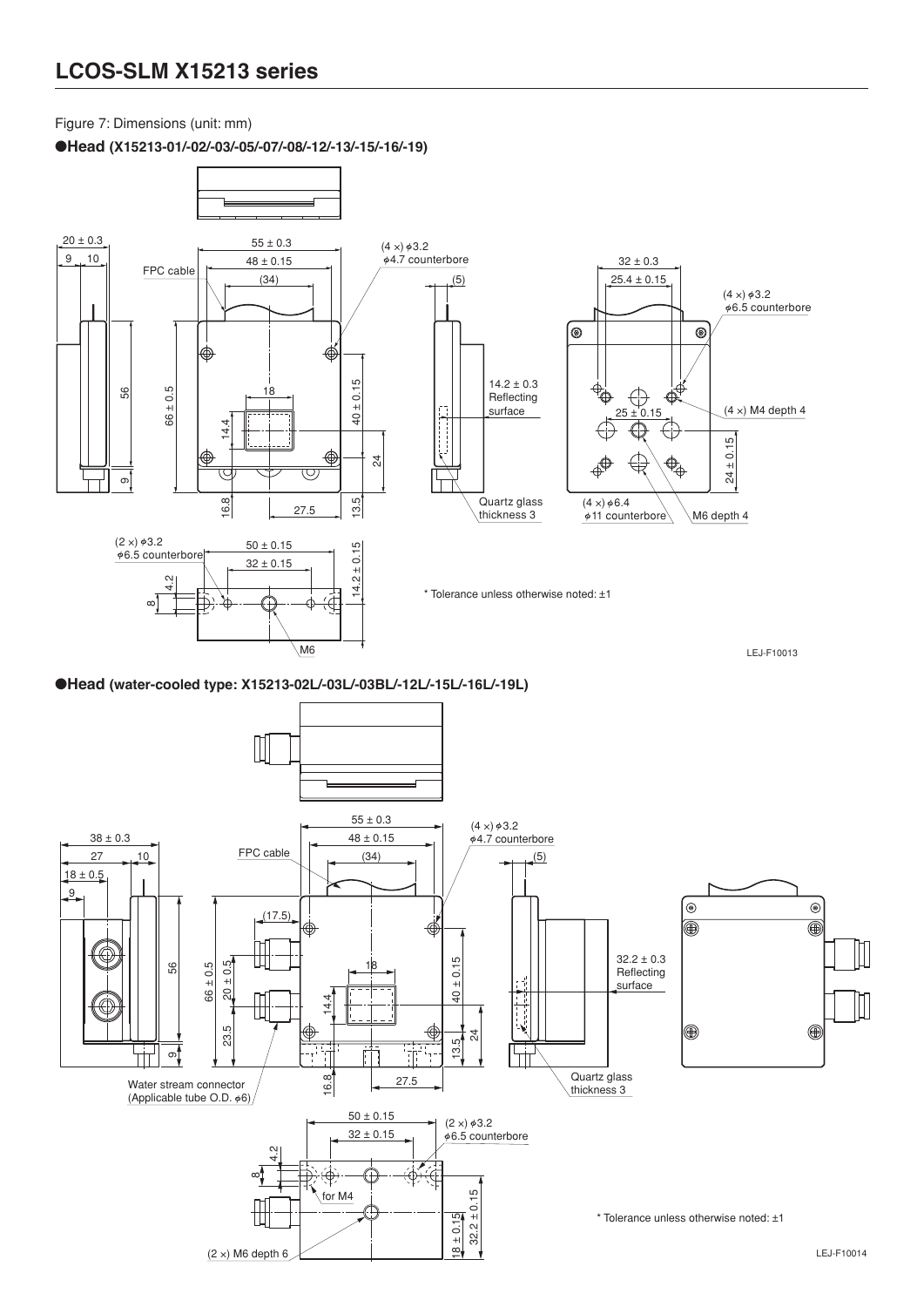### ●**Head (water-cooled type: X15213-02R/-03R/-03BR/-12R/-15R/-16R/-19R)**



The X15213 series does not include a PC. Prepare a PC by referring to the followings:

- · OS that supports the provided software\*1 : Microsoft® Windows® 10
- · The PC must have a DVI-D port or a DVI-D converter to connect the X15213 series to DVI.
- · The provided software supports dual monitor control. The first monitor is for PC screen and the second one is for phase images on the X15213 series. In this case, the phase image displayed on the second monitor can be controlled by operation on the first monitor.

· When the X15213 series is connected to a PC via USB, the phase image can be displayed using the supplied software.

\*1: The provided software that comes with the X15213 series has generating functions such as for a computer generated hologram (CGH). \* Microsoft, Windows are either registered trademarks or trademarks of Microsoft Corporation in the United States and/or other countries.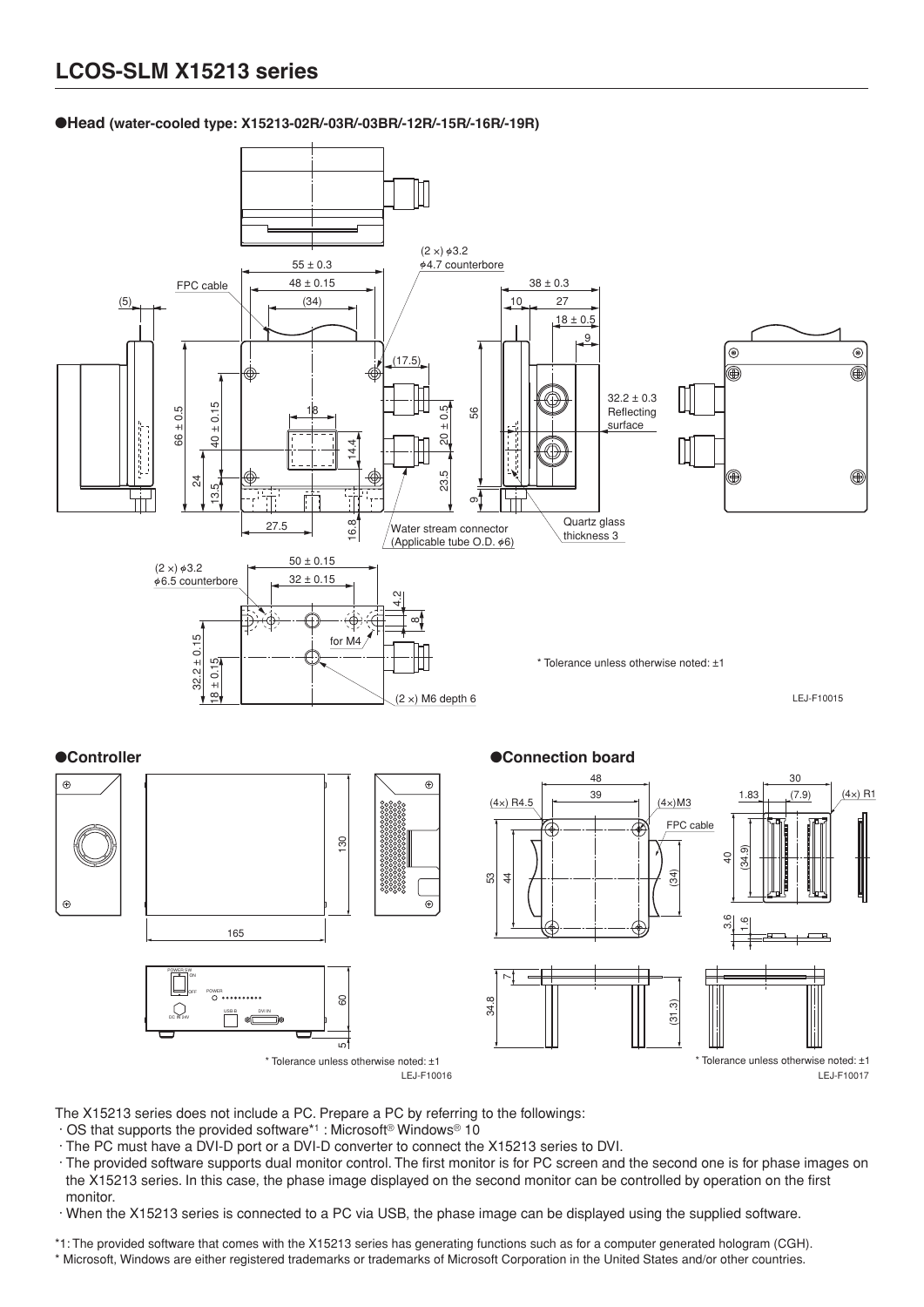## ■**Application example 1: Beam control (lens function, nondiffracting beam generation)**

The LCOS-SLM can generate and control Bessel beams and other various beams based on phase images that have lens functionality. These beams are expected to be used in light sheet microscopy and other leading edge applications.

### ●**Function of the cylindrical lens**



### ●**Nondiffracting beam generation**



\* Related patents of application example 1 US6710292, US7209279, US7527201, US8749463, US9415461, US9488831